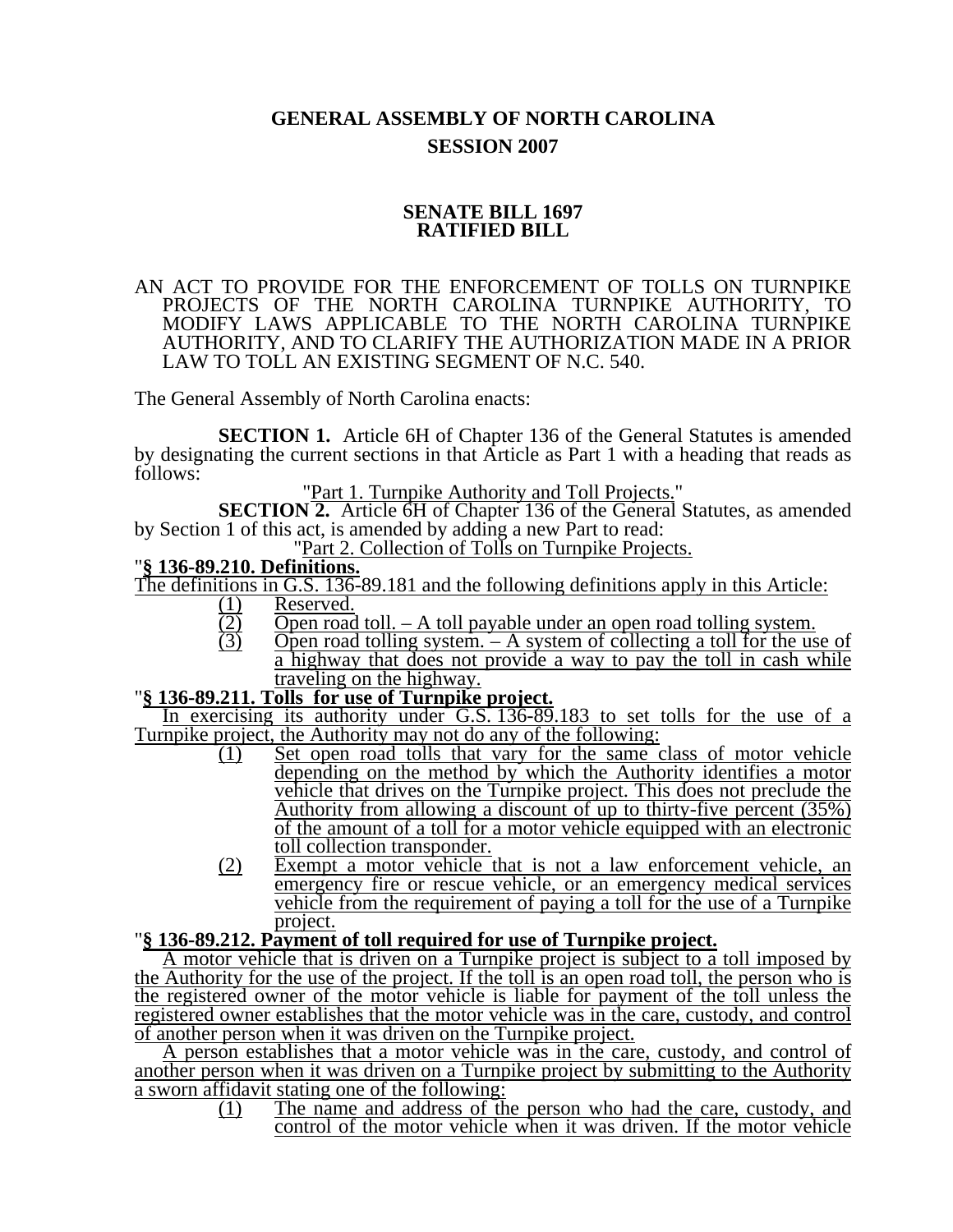was leased or rented under a long-term lease or rental, as defined in G.S. 105-187.1, the affidavit must be supported by a copy of the lease or rental agreement or other written evidence of the agreement.

- (2) The motor vehicle was stolen. The affidavit must be supported by an insurance or police report concerning the theft or other written evidence of the theft.
- (3) The person transferred the motor vehicle to another person by sale or otherwise before it was driven on the Turnpike project. The affidavit must be supported by insurance information, a copy of the certificate of title, or other evidence of the transfer.

**Secuide 136-89.213. Administration of tolls and requirements for open road tolls.**<br>
<u>(a) Administration. – The Authority is responsible for collecting tolls on</u> Turnpike projects. In exercising its authority under G.S. 136-89.183 to perform or procure services required by the Authority, the Authority may contract with one or more providers to perform part or all of the collection functions and may enter into agreements to exchange information that identifies motor vehicles and their owners with one or more of the following entities: the Division of Motor Vehicles of the Department of Transportation, another state, another toll operator, or a toll collection-related organization. Identifying information obtained by the Authority through an agreement is not a public record and is subject to the disclosure limitations in  $\overline{18}$  U.S.C. § 2721, the federal Driver's Privacy Protection Act.

(b) Open Road Tolls. – If a Turnpike project uses an open road tolling system, the Authority must operate a facility that is in the immediate vicinity of the Turnpike project and that accepts cash payment of the toll and must place signs on the Turnpike project that give drivers the following information:

- (1) Notice that the driver is approaching a highway for which a toll is required. Signs providing this information must be placed before the toll is incurred.
- $\frac{12}{13}$  The methods by which the toll may be paid.<br>The methods by which the toll may be paid.

# (3) Directions to the nearby facility that accepts cash payment of the toll. "**§ 136-89.214. Bill for unpaid open road toll.**

(a) Bill. – If a motor vehicle travels on a Turnpike project that uses an open road tolling system and a toll for traveling on the project is not paid within 15 days after the travel occurs, the Authority must send a bill by first-class mail to the registered owner of the motor vehicle for the amount of the unpaid toll. The Authority must send the bill within 90 days after the travel occurs. If a bill is not sent within the required time, the Authority waives collection of the toll. The Authority must establish a billing period for unpaid open road tolls that is no shorter than 15 days. A bill for a billing period must include all unpaid tolls incurred by the same person during the billing period.

(b) Information on Bill. – A bill sent under this section must include all of the following information:

- (1) The name and address of the registered owner of the motor vehicle that traveled on the Turnpike project.
- (2) The date the travel occurred, the approximate time the travel occurred, and each segment of the Turnpike project on which the travel occurred.
- (3) An image of the registration plate of the motor vehicle, if the Authority captured an electronic image of the motor vehicle when it traveled on the Turnpike project.
- (4) The amount of the toll due and an explanation of how payment may be made.
- (5) The date by which the toll must be paid to avoid the imposition of a processing fee under G.S. 136-89.215 and the amount of the processing fee.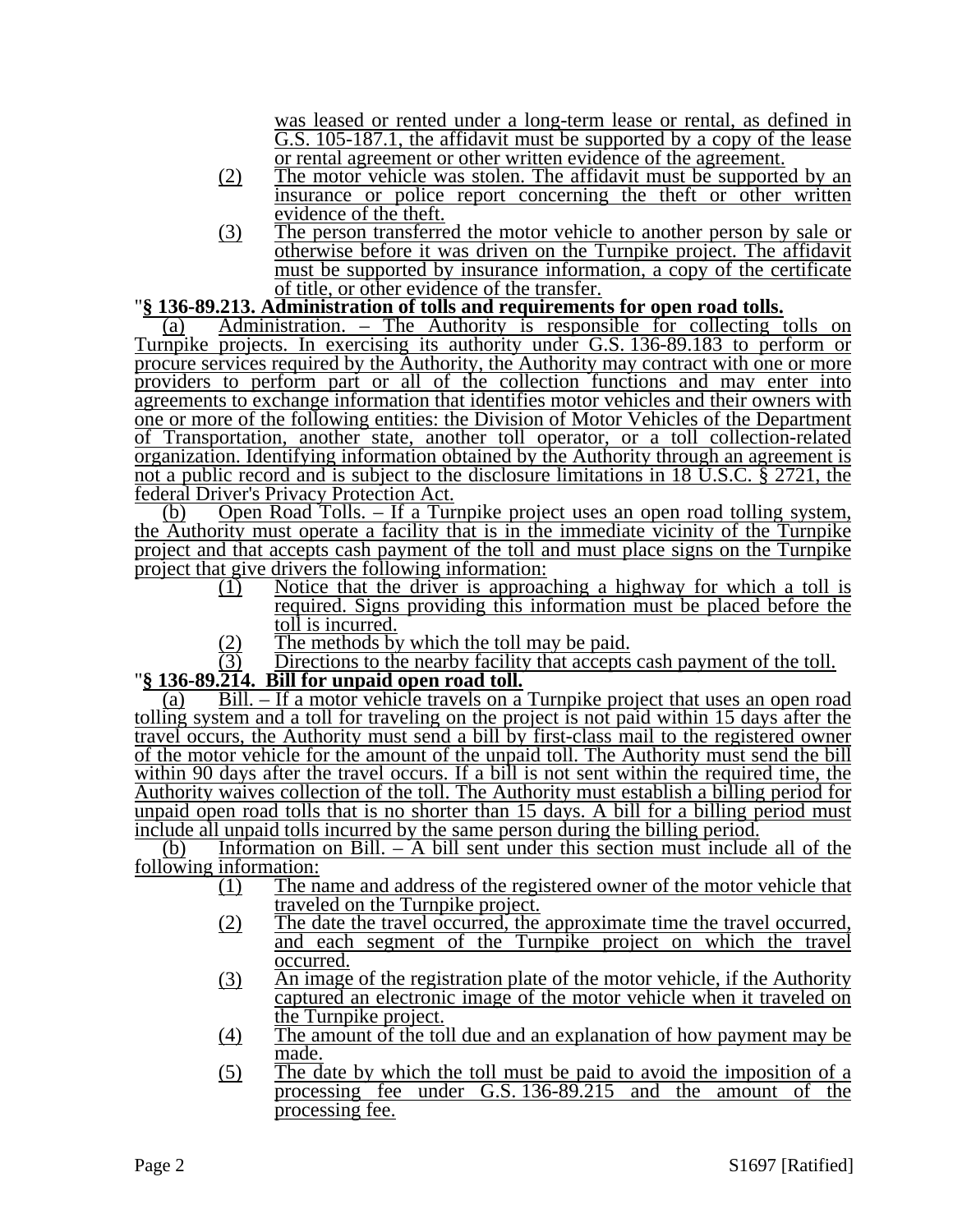(6) A statement that a vehicle owner who has unpaid tolls is subject to a civil penalty and may not renew the vehicle's registration until the tolls and civil penalties are paid.

## (7) A clear and concise explanation of how to contest liability for the toll. "**§ 136-89.215. Required action upon receiving bill for open road toll and processing fee for unpaid toll.**

(a) Action Required. – A person who receives a bill for an unpaid open road toll must take one of the following actions within 30 days after receiving the bill:

- (1) Pay the bill.
- (2) Send a written request to the Authority for a review of the toll.

(b) Fee. – If a person does not take one of the actions required under subsection (a) of this section within the required time, the Authority may add a processing fee to the amount the person owes. The processing fee may not exceed six dollars  $(\$6.00)$ . A person may not be charged more than forty-eight dollars (\$48.00) in processing fees in a calendar year.

The Authority must set the processing fee at an amount that does not exceed the costs of identifying the owner of a motor vehicle that is subject to an unpaid toll and billing the owner for the unpaid toll. The fee is a receipt of the Authority and must be applied to these costs.

## "**§ 136-89.216. Civil penalty for failure to pay open road toll.**

(a) Penalty.  $-\overline{A}$  person who receives one or more bills for unpaid open road tolls during the first or second six-month period in a year and who has not paid the amount<br>due on those bills within 30 days after the end of the six-month period is subject to a civil penalty of twenty-five dollars (\$25.00). The period from January 1 through June  $30$ of a year is the first six-month period in a year, and the period from July 1 through December 31 is the second six-month period in a year. Only one penalty may be assessed for a six-month period.

(b) Payment. – The Authority must send a notice by first-class mail to a person who is assessed a civil penalty under this section. A person who is assessed a civil penalty must pay the unpaid toll for which the civil penalty was imposed, the amount of any processing fee due, and the civil penalty within 30 days after receiving the notice.

 $(c)$  Penalty Proceeds. – A civil penalty imposed under this section is payable to the Authority or, if collected when a vehicle registration is renewed, to the Division of Motor Vehicles of the Department of Transportation. The clear proceeds of a civil penalty imposed under this section must be credited to the Civil Penalty and Forfeiture Fund established in G.S. 115C-457.1. The guidelines used by the Office of State Budget and Management to determine an agency's actual costs of collecting a civil penalty and the clear proceeds of the civil penalty apply to the determination  $\overrightarrow{of}$  the clear proceeds of a civil penalty imposed under this section.

## "**§ 136-89.217. Vehicle registration renewal blocked for unpaid open road toll.**

(a) Registration Block. – Failure of a person to pay an open road toll billed to the person under G.S. 136-89.214, any processing fee added under G.S. 136-89.215, and any civil penalty imposed under G.S. 136-89.216 is grounds under G.S. 20-54 to withhold the registration renewal of a motor vehicle registered in that person's name. The Authority must notify the Commissioner of Motor Vehicles of a person who owes a toll, a processing fee, or a civil penalty. When notified, the Commissioner of Motor Vehicles must withhold the registration renewal of any motor vehicle registered in that person's name.

(b) Collection by DMV. – A person whose motor vehicle registration renewal is blocked under this section may pay to the Division of Motor Vehicles of the Department of Transportation the amount owed for unpaid tolls, processing fees, and civil penalties due under this Part when renewing the vehicle registration. The Division must remit to the Authority the amount of tolls, fees, and civil penalties collected. The Division's costs of collecting tolls, fees, and civil penalties are considered a necessary expense of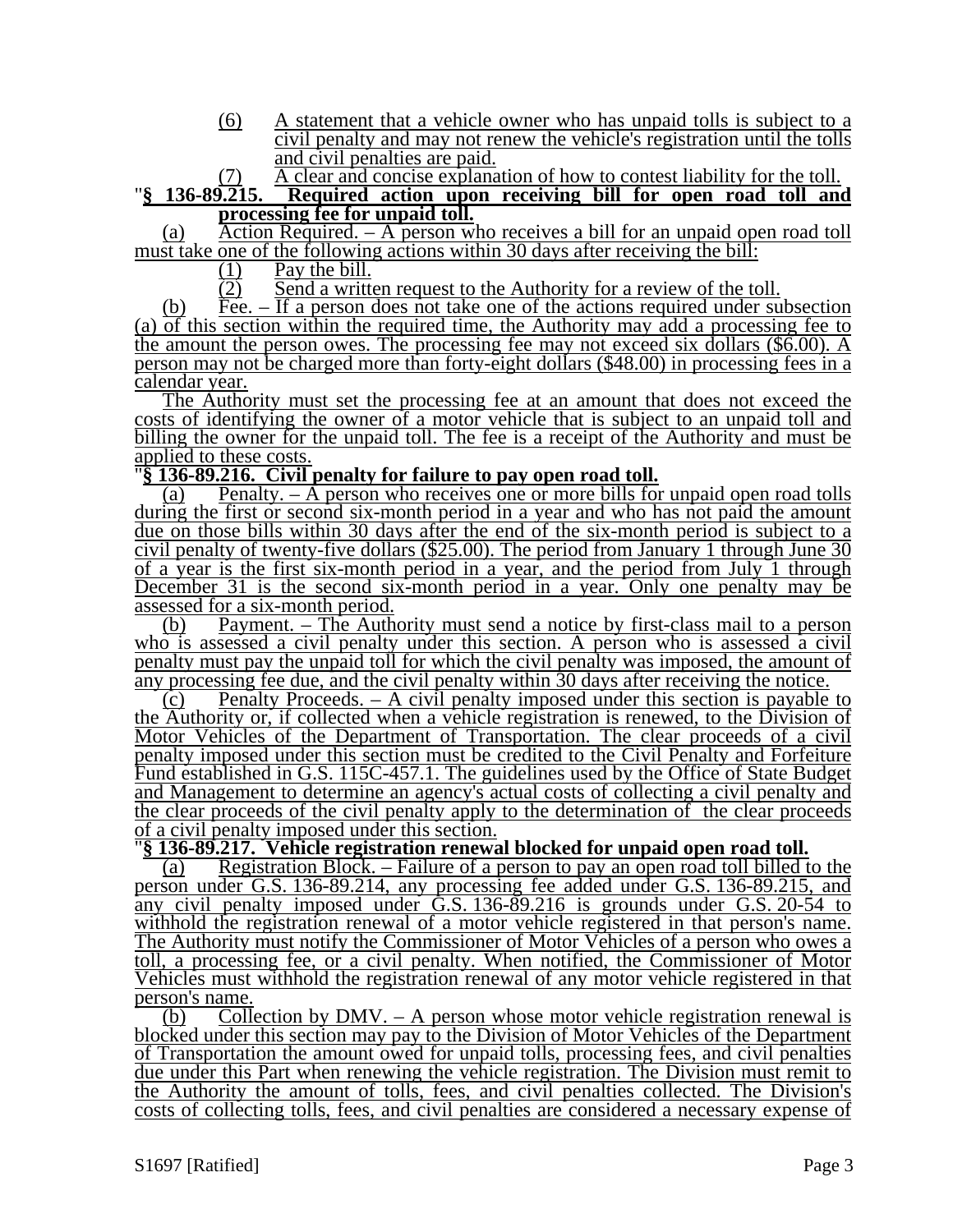the operation of the Authority, and the Authority must reimburse the Division for these costs.

## $\overline{$}$  136-89.218. Procedures for contesting liability for unpaid open road toll.

(a) Informal Review. – A person who receives a bill for an unpaid open road toll and who disputes liability for the toll may contest the toll by sending to the Authority a request for review of the toll. The person may include a sworn affidavit described in G.S. 136-89.212 that establishes that someone else had the care, custody, and control of the motor vehicle subject to the toll when the toll was incurred. The person must send the request for review to the Authority within 30 days after receiving the bill for the toll. A person who does not send a request for review to the Authority within this time limit waives the right to a review. If a person sends a timely request for review to the Authority, the Authority may not collect the disputed toll and any processing fee added to the bill for the toll until the conclusion of the review process in this section.

(b) Administrative Hearing. – If the Authority conducts an informal review under subsection (a) of this section and determines that the person who requested the review is liable for the toll, the Authority must send the person a notice informing the person of the Authority's determination. The person may contest this determination by filing a petition for a contested case hearing at the Office of Administrative Hearings in accordance with Article 3 of Chapter 150B of the General Statutes.

(c) Judicial Review. – Article 4 of Chapter 150B of the General Statutes governs judicial review of a final decision made in a contested case authorized under subsection (b) of this section."

**SECTION 3.** G.S. 136-89.181 reads as rewritten: "**§ 136-89.181. Definitions.** 

The following definitions apply to this Article:

- (1) "Department" means the Department. The North Carolina Department of Transportation.
- (2)  $\frac{1}{2}$  Turnpike Authority<sup>"</sup> means the Turnpike Authority. The public agency created by this Article.
- (3) "Authority Board" means the Authority Board. The governing board of the Turnpike Authority.
- (4) "Turnpike Project" means a Turnpike project. Either of the following:

a. A road, bridge, or tunnel project planned, or planned and constructed, in accordance with the provisions of this Article.

b. A segment of the State highway system the Authority Board converts to a tolled highway pursuant to the authorization in G.S. 136-89.187.

(5) "Turnpike System" means collectively all Turnpike Projects developed in accordance with the provisions of this Article. Turnpike system. – All Turnpike projects."

**SECTION 4.** G.S. 136-89.183(a) reads as rewritten:

"(a) The Authority shall have all of the powers necessary to execute the provisions of this Article, including the following:

- (1) The powers of a corporate body, including the power to sue and be sued, to make contracts, to adopt and use a common seal, and to alter the adopted seal as needed.
- (2) To study, plan, develop, and undertake preliminary design work on up to nine Turnpike Projects. At the conclusion of these activities, the Turnpike Authority is authorized to design, establish, purchase, construct, operate, and maintain the following projects:
	- a. Triangle Parkway. Expressway, including segments also known as N.C. 540, Triangle Parkway, and Western Wake Freeway in Wake and Durham Counties.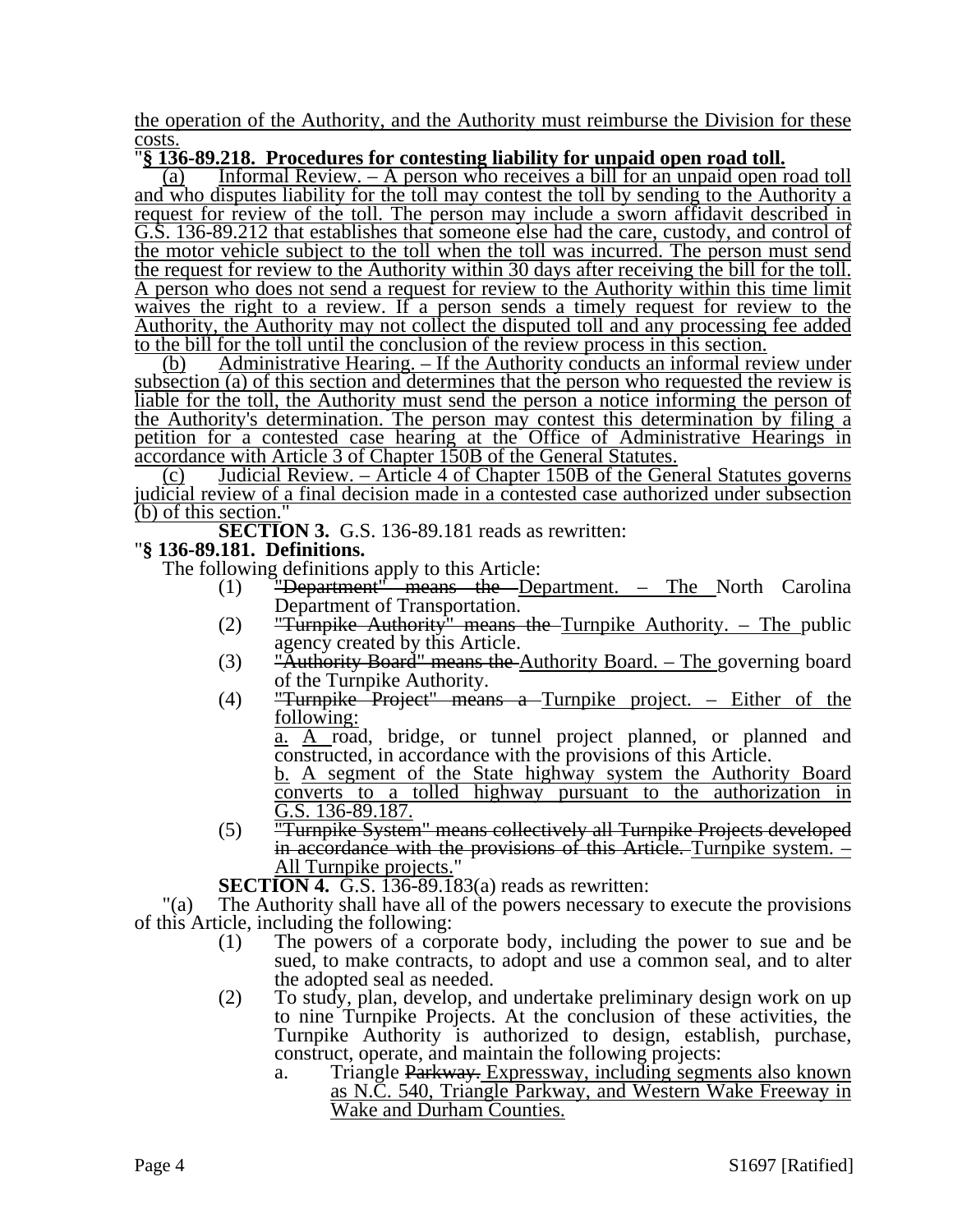- b. Gaston East-West Connector.Connector, also known as the Garden Parkway.
- c. Monroe Connector.Connector/Bypass.
- d. Cape Fear Skyway.
- e. A bridge of more than two miles in length going from the mainland to a peninsula bordering the State of Virginia.Virginia, pursuant to G.S. 136-89.183A.
- f. I-540 in Wake and Durham Counties.

Any other project proposed by the Authority in addition to the projects listed in this subdivision must be approved by the General Assembly prior to construction.

A Turnpike Project selected for construction by the Turnpike Authority shall be included in any applicable locally adopted comprehensive transportation plans and shall be shown in the current State Transportation Improvement Plan prior to the letting of a contract for the Turnpike Project.

- (3) Repealed by Session Laws  $2005-275$ , s. 2, effective August 12, 2005.<br>(4) To rent, lease, purchase, acquire, own, encumber, dispose of, o
- (4) To rent, lease, purchase, acquire, own, encumber, dispose of, or mortgage real or personal property, including the power to acquire property by eminent domain pursuant to G.S. 136-89.184.
- (5) To fix, revise, charge, and collect tolls and fees for the use of the Turnpike Projects. Prior to the effective date of any toll or fee for use of a Turnpike Facility, the Authority shall submit a description of the proposed toll or fee to the Board of Transportation, the Joint Legislative Transportation Oversight Committee and the Joint Legislative Commission on Governmental Operations for review.
- (6) To issue bonds or notes of the Authority as provided in this Article.
- (6a) To invest the proceeds of bonds or notes of the Authority that are pending disbursement or other idle funds of the Authority in any investment authorized by G.S. 159-30.
- (7) To establish, construct, purchase, maintain, equip, and operate any structure or facilities associated with the Turnpike System.
- (8) To pay all necessary costs and expenses in the formation, organization, administration, and operation of the Authority.
- (9) To apply for, accept, and administer loans and grants of money or real or personal property from any federal agency, the State or its political subdivisions, local governments, or any other public or private sources available.
- (10) To adopt, alter, or repeal its own bylaws or rules implementing the provisions of this Article, in accordance with the review and comment requirements of G.S. 136-89.182(j).
- (11) To utilize employees of the Department; to contract for the services of consulting engineers, architects, attorneys, real estate counselors, appraisers, and other consultants; to employ administrative staff as may be required in the judgment of the Authority; and to fix and pay fees or compensation to the Department, contractors, and administrative employees from funds available to the Authority.
- (12) To receive and use appropriations from the State and federal government.
- (13) To adopt procedures to govern its procurement of services and delivery of Turnpike Projects.
- (14) To perform or procure any portion of services required by the Authority.
- (15) To use officers, employees, agents, and facilities of the Department for the purposes and upon the terms as may be mutually agreeable.

S1697 [Ratified] Page 5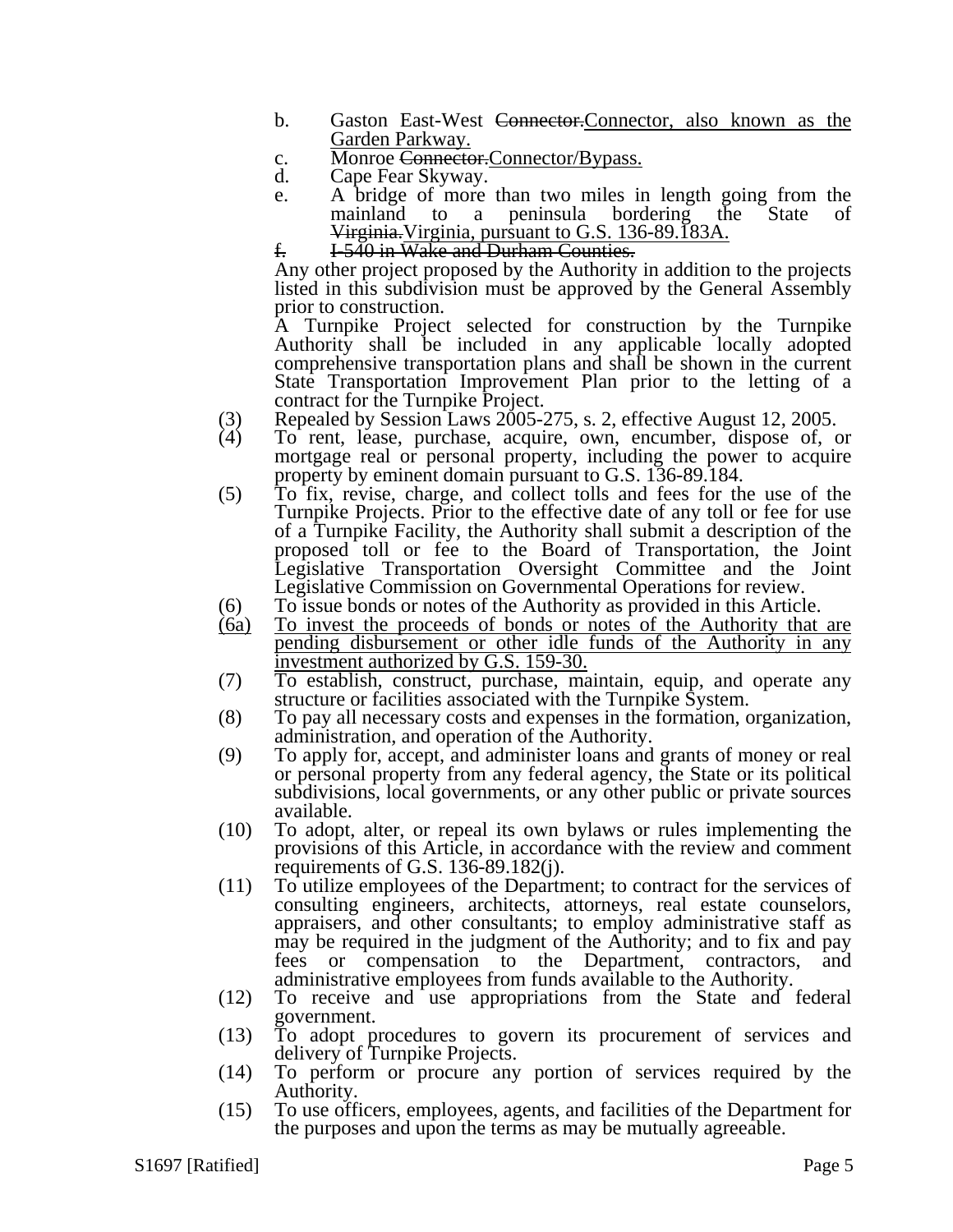- (16) To contract for the construction, maintenance, and operation of a Turnpike Project.
- (17) To enter into partnership agreements with the Department of Transportation, agreements with political subdivisions of the State, and agreements with private entities, and to expend such funds as it deems necessary, pursuant to such agreements, for the purpose of financing the cost of acquiring, constructing, equipping, operating, or maintaining any Turnpike Project. An agreement entered under this subdivision requires the concurrence of the Board of Transportation if the Department of Transportation is a party to the agreement.
- (18) To utilize incentives in any contract for development or construction of a Turnpike Project, in order to promote expedited delivery of the

project."<br>**SECTION 5.** G.S. 136-89.187 reads as rewritten:

## **Section 5.136-89.187. Conversion of free highways prohibited.**

The Authority Board is prohibited from converting any segment of the nontolled State Highway System to a toll facility, except for a segment of Interstate N.C. 540 under construction as of July 1, 2006, located in Wake and Durham Counties, County and extending from I-40 southwest to N.C. 55. the N.C. 54 exit on N.C. 540 to the N.C. 55 exit on N.C. 540. No segment may be converted to a toll route pursuant to this section unless first approved by the Metropolitan Planning Organization (MPO) or Rural Planning Organization (RPO) of the area in which that segment is located."<br>**SECTION 6.** G.S. 136-89.194 reads as rewritten:

## **SECTION 6.** SECTION 6. G.S. 136-89.194. Laws applicable to the Authority; exceptions.

(a) Motor Vehicle Laws. – The Turnpike System shall be considered a "highway" as defined in G.S. 20-4.01(13) and a "public vehicular area" as defined in G.S. 20-4.01(32). All law enforcement and emergency personnel, including the State Highway Patrol and the Division of Motor Vehicles, shall have the same powers and duties on the Turnpike System as on any other highway or public vehicular area.

(b) Applicable Contracting. – For the purposes of implementing this Article, the Authority shall solicit competitive proposals for the construction of Turnpike Projects in accordance with the provisions of Article 2 of this Chapter. Contracts for professional engineering services and other kinds of professional or specialized services necessary in connection with construction of Turnpike Projects shall be solicited in accordance with procedures utilized by the Department of Transportation. Cost estimates prepared for the purpose of comparing bids for a Turnpike project are confidential and may not be

disclosed until after the opening of bids for the project.<br>
(c) Alternative Contracting Methods. – Notwithstanding the provisions of subsection (b) of this section, the Authority may authorize the use of alternative contracting methods if:

- (1) The authorization applies to an individual project;
- (2) The Authority has concluded, and documented in writing, that the alternative contracting method is necessary because the project cannot be completed utilizing the procedures of Article 2 of this Chapter within the necessary time frame or available funding or for other reasons the Authority deems in the public interest;
- (3) The Authority has provided, to the extent possible, for the solicitation of competitive proposals prior to awarding a contract; and
- (4) The approved alternative contracting method provides for reasonable compliance with the disadvantaged business participation goals of G.S. 136-28.4.

(d) Entry for Surveys. – The Turnpike Authority and its employees and contractors shall have the same right of entry for surveys, borings, soundings, or examinations as granted the Department of Transportation in G.S. 136-120.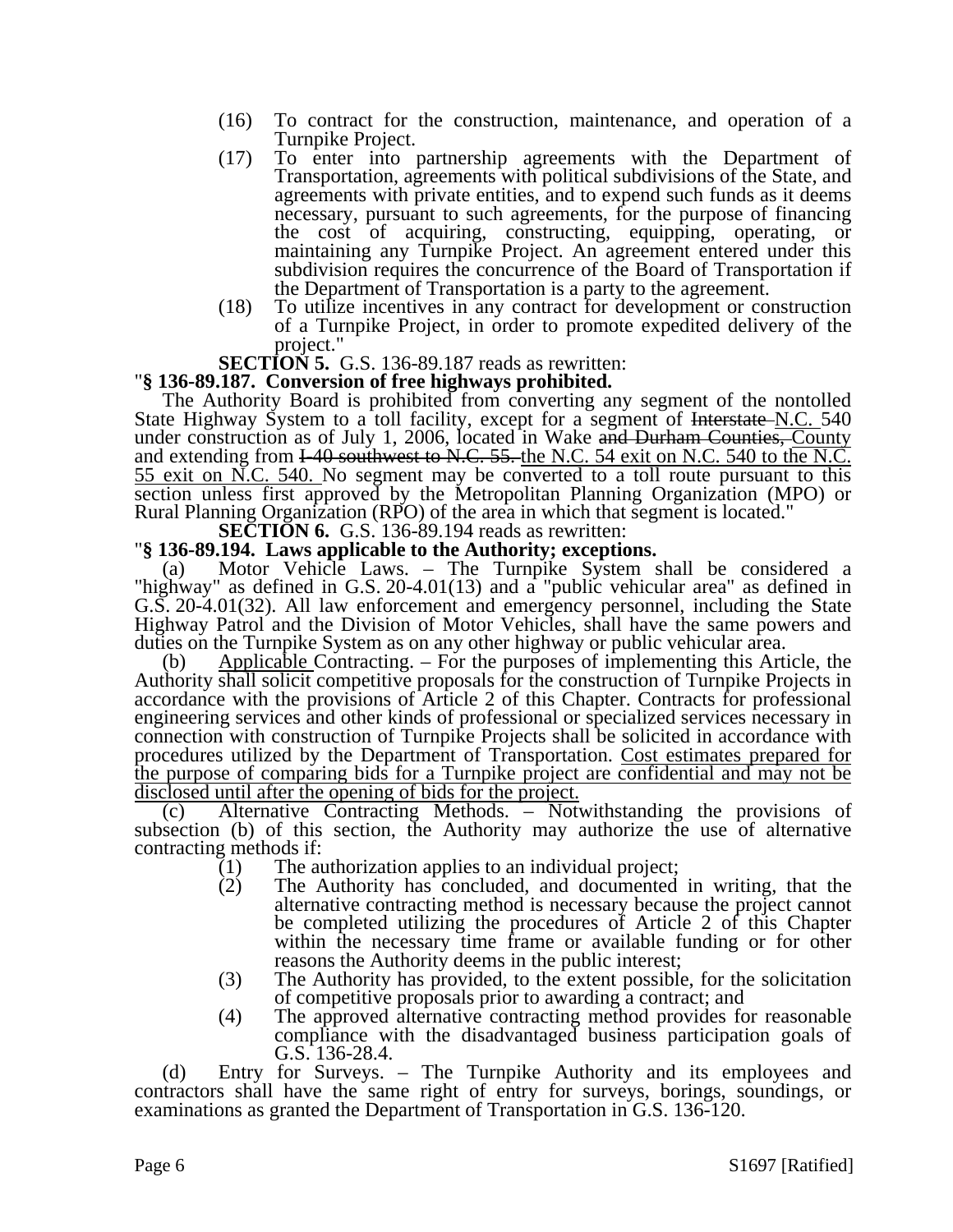(e) Plans and Contract Documents. – The requirements for registering right-of-way plans set in G.S. 136-19.4 apply to right-of-way plans of the Turnpike Authority. In applying G.S. 136-19.4 to the Authority, references to the "Department" are considered references to the "Turnpike Authority" and references to the "Board" are considered references to the "Authority Board."

Diaries and analyses for contracts of the Turnpike Authority are subject to the same restrictions on disclosure that apply to diaries and analyses for contracts of the Department under G.S. 136-28.5.

 $(f)$  Construction Claims.  $-$  G.S. 136-29 applies to the adjustment and resolution of Turnpike project construction claims. In applying G.S. 136-29 to the Turnpike Authority, references to the 'Department of Transportation,' the 'State Highway Administrator,' and a 'State highway' are considered references to the 'Turnpike Authority,' the 'chief engineer of the Turnpike Authority,' and a 'Turnpike project.'

 $(g)$  Contract Exemptions. – The following provisions concerning the purchase of goods and services by a State agency do not apply to the Turnpike Authority:

- (1) Article 3 of Chapter 143 of the General Statutes. The Authority may use the services of the Department of Administration in procuring goods and services that are not specific to establishing and operating a
- toll revenue system.<br>
(2) Article 3D of Chapter 147 of the General Statutes. The Authority may use the services of the Office of Information Technology Services in procuring goods and services that are not specific to establishing and operating a toll revenue system. All contract information for contracts for information technology are subject to disclosure in accordance with G.S. 147-33.95.

 $\Delta$  APA. – Chapter 150B of the General Statutes does not apply to the Turnpike Authority, except as provided in this section and G.S. 136-89.218.

**SECTION 7.** G.S. 20-54 is amended by adding a new subdivision to read:

- "(10) The North Carolina Turnpike Authority has notified the Division that the owner of the vehicle has not paid the amount of tolls, fees, and civil penalties the owner owes the Authority for use of a Turnpike project.'
- **SECTION 8.** G.S. 20-63(g) reads as rewritten:

Alteration, Disguise, or Concealment of Numbers. – Any operator of a motor vehicle who shall willfully mutilate, bend, twist, cover or cause to be covered or partially covered by any bumper, light, spare tire, tire rack, strap, or other device, or who shall paint, enamel, emboss, stamp, print, perforate, or alter or add to or cut off any part or portion of a registration plate or the figures or letters thereon, or who shall place or deposit or cause to be placed or deposited any oil, grease, or other substance upon such registration plates for the purpose of making dust adhere thereto, or who shall deface, disfigure, change, or attempt to change any letter or figure thereon, or who shall display a number plate in other than a horizontal upright position, shall be guilty of a Class 2 misdemeanor. Any operator of a motor vehicle who shall willfully cover or cause to be covered any part or portion of a registration plate or the figures or letters thereon by any device designed or intended to prevent or interfere with the taking of a clear photograph of a registration plate by a traffic control or toll collection system using cameras commits an infraction and shall be fined under G.S. 14-3.1. Any operator of a motor vehicle who shall otherwise intentionally cover any number or registration renewal sticker on a registration plate with any material that makes the number or registration renewal sticker illegible commits an infraction and shall be fined under G.S. 14-3.1. Nothing in this subsection shall prohibit the use of transparent covers that are not designed or intended to prevent or interfere with the taking of a clear photograph of a registration plate by a traffic control <u>or toll collection</u> system using cameras."

**SECTION 9.** G.S. 47-30(1) reads as rewritten: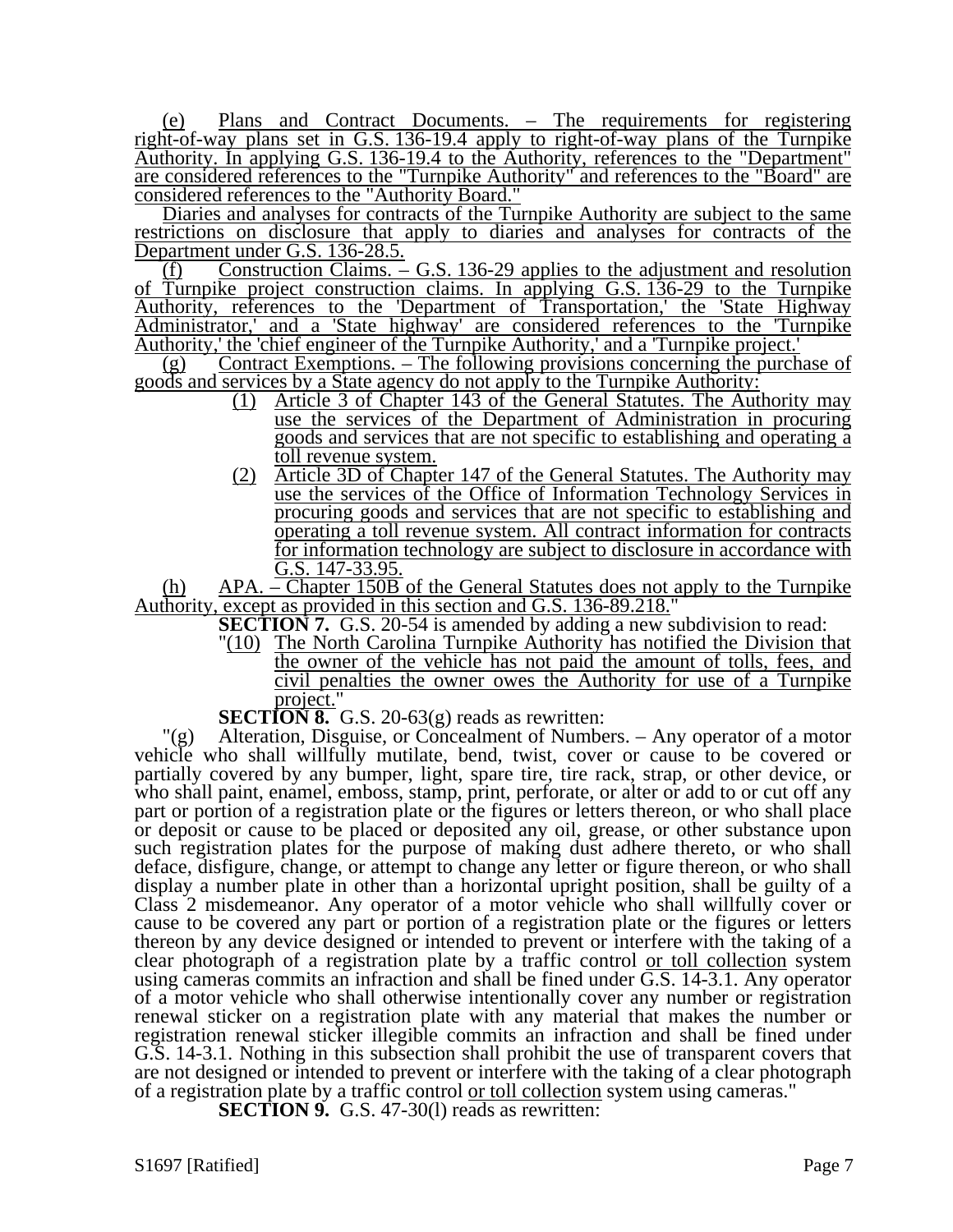"(1) The provisions of this This section shall-does not apply to the registration of highway right-of-way plans provided for in G.S. 136-19.4 S.S. 136-19.4 or G.S. 136-89.184, nor to the registration of roadway corridor official maps provided for in Article 2E of Chapter 136. 136 of the General Statutes.

**SECTION 10.** G.S. 146-65 reads as rewritten: "§ 146-65. Exemptions from Chapter.

None of the provisions of Chapter 146 shall- This Chapter does not apply to: to any of the following:

- $\overline{(1)}$  The acquisition of highway rights-of-way, borrow pits, or other interests or estates in land acquired for the same or similar purposes, or to the disposition thereof, by the Board of Transportation; or Transportation or the North Carolina Turnpike Authority.
- (2) The North Carolina State Ports Authority, the authority and powers thereof set forth or provided for by G.S. 143B-452 through G.S. 143B-467 or to the exercise of all or any of such authority and powers, Authority in exercising its powers under G.S. 143B-452 through G.S. 143B-467.

Nor shall the provisions of Chapter 146 abrogate or alter any otherwise valid contract or agreement heretofore made and entered into by the State of North Carolina or by any of its subdivisions or agencies during the term or period of such contract or agreement."

**SECTION 11.** G.S. 136-89.183A reads as rewritten: "**§ 136-89.183A. Accelerated Pilot Toll Bridge Project.** 

(a) Findings. – The General Assembly finds that there is a need for a bridge connecting the Currituck County mainland to the Currituck County Outer Banks; that the bridge should be implemented as a toll bridge; that the bridge should be implemented in a manner that protects the natural environment and quality of life on the Outer Banks; and that the character of the existing road system in Currituck County and Dare County Outer Banks should be preserved.

 $\left(\frac{a}{b}\right)$  Contract to Construct Accelerated Pilot Toll Bridge Project. – The Authority shall contract with a single private firm to design, obtain all necessary permits for, and construct the toll bridge described in G.S.  $136-89.183(a)(2)$ , known as the Mid-Currituck Bridge, a bridge of more than two miles in length going from the mainland to a peninsula bordering the State of Virginia, in order to provide accelerated, efficient, and cost-effective completion of the project.

 $(\theta)(c)$  Preconstruction Participation. – In addition to the authority granted by G.S. 136-89.191, the Department shall participate in the cost of preconstruction activities related to the project described in this section, if requested by the Authority.

(d) Environmental Protection. – The Authority shall ensure that the Mid-Currituck Bridge is implemented in a manner that accomplishes all of the following:

- (1) Ensures the preservation of water quality in Currituck Sound.
- (2) Mitigates the environmental impact of the bridge on the Currituck
- County mainland and the Outer Banks.<br>(3) Reduces traffic congestion and vehicle miles traveled, and preserves the character of the existing road system, in Dare County and Currituck County on the Outer Banks.

 $\overline{(e)(e)}$  Report on Project. – The Authority shall report to the Joint Legislative Transportation Oversight Committee on December 1, 2005, and each December 1 thereafter until completion, on the progress of the accelerated pilot toll bridge project described in this section."